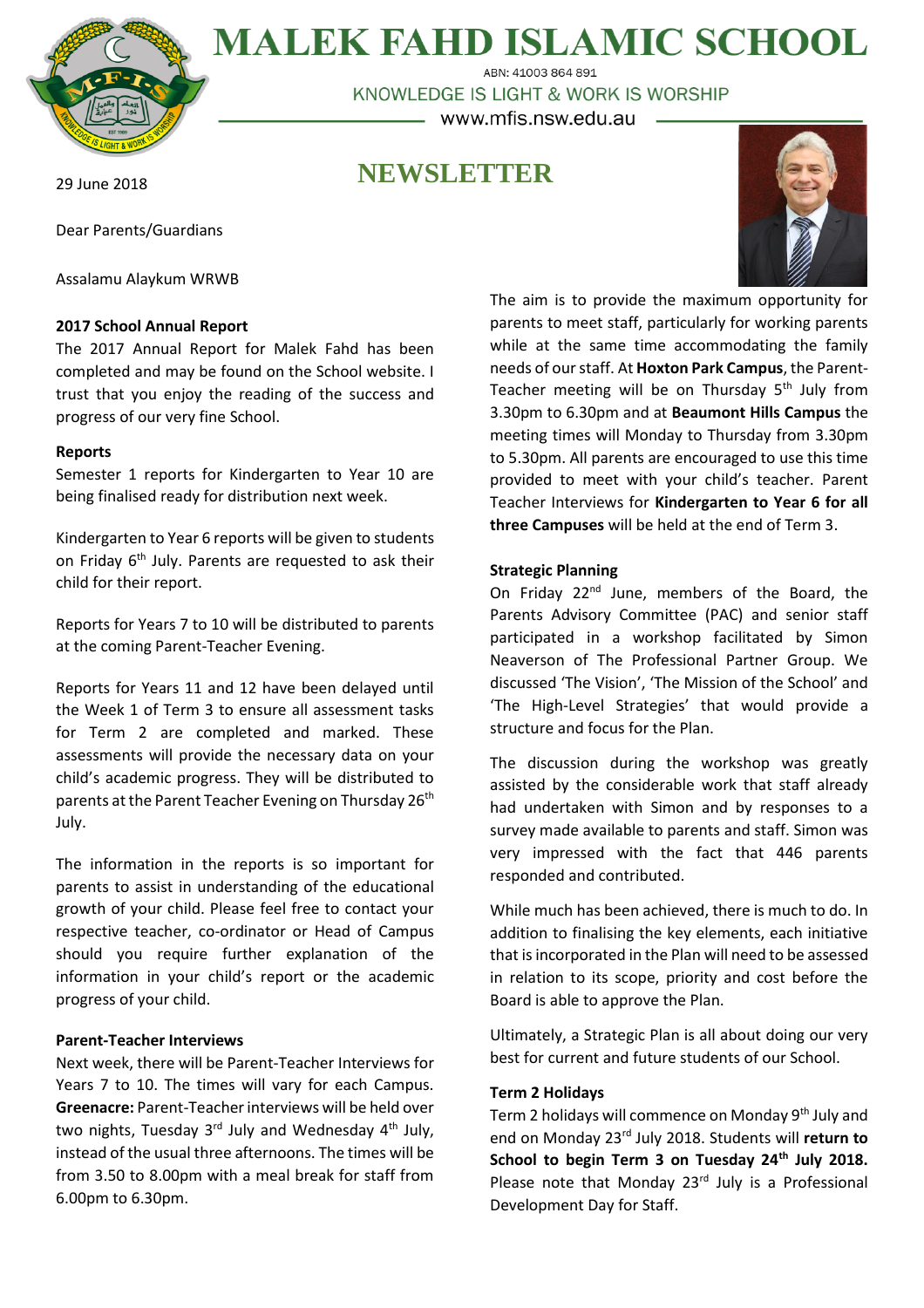### **30th Anniversary Celebrations**

This is the 30<sup>th</sup> year for Malek Fahd, with 20 years of HSC students. We will celebrate it in two very special ways with a gala dinner and a whole-school presentation assembly.

The gala dinner for around 1200 people will be held on Friday 21st September at Lantana Venues, 130 Edensor Road, Bonnyrigg. Tickets for the gala dinner will go on sale next week. There will be a limit to the number of tickets. To this end we have reserved a number of tickets of each of the past 30 year groups, special guests, past principals and long-serving existing and former teachers. A committee is being formed to plan this significant event. We will be looking for photos, videos and memorabilia displaying the history of this amazing school.

# **Alumni**

We are working to re-establish the Malek Fahd Alumni. Over the 20 years, the school has educated thousands of students. A small committee has been formed to reestablish the Alumni and they have been gathering the contact details of former students to make contact to invite them to our reunion and the celebration of the School. To date, they have almost 450 contact details. Please let all former students know and encourage them to provide their contact details to the Alumni email on [alumni@mfis.nsw.edu.au](mailto:alumni@mfis.nsw.edu.au)

#### **NESA Consultation on the Arabic K-10 draft syllabus**

The NSW Education Standards Authority this week met and interviewed several of our students as part of the process to assess the Arabic K-10 draft syllabus. There were two meetings, one with 23 students from Years 1 to 6, and the other with 25 students from Years 8 and 10. I received a letter from NESA to thank the School and staff and advise that the meetings with students were very positive. NESA said that it received valuable feedback for the consultation process on the Arabic K-10 draft syllabus. NESA representatives were very impressed with the enthusiasm shown by students for learning Arabic. Many students commented on the importance of proficiency in Arabic to communicate with family and friends at home and overseas, to interact actively in the local community and to expand their employment opportunities. They were particularly impressed by how clearly students were able to articulate the benefits of learning Arabic to their bilingual literacy and overall cognitive development.

### **Study Skills Workshops**

Elevate Education was invited to Malek Fahd Islamic School on 19th June to hold a study skills workshop for our senior students. The "Ace your Exams" seminar covered important practical information that is relevant to students' lives at end-of-term exams. The seminar included high-value preparation, ensuring constant improvement, timing considerations and techniques for managing stress and pressure.

#### **Anti-Bullying Workshop**

Greenacre Secondary students attended an informative presentation as part of the School's strategic plan to promote anti-bullying. The keynote speaker for the workshop was Malek Fahd Islamic School's police liaison officer, Constable Danny McManus. Students learnt about the different forms of bullying, with a particular focus on cyber bullying and the consequences at law that could lead to young offenders being prosecuted. The workshop was hosted by our Secondary Heads of Wellbeing, Mrs Kbbar and Mr Khoder on the 25<sup>th</sup> May.



### **2019 Kindergarten Enrolment**

If you have a child who will turn 5 years old by  $31^{st}$  July 2019 and you would like to enrol them at MFIS, please complete a Request for Admission form with the supporting documents by the last day of this Term, Friday  $6<sup>th</sup>$  July. These forms can be picked up from the Beaumont Hills and Hoxton Park Administration office and for Greenacre Campus, the High School Office. Kindergarten interviews will be held in Term 3. Children need to know AI-Fatiha and one other short Surah, their letters and numbers, colours and shapes and be able to sit still and listen to instructions.

### **Greenacre Primary news**

The Primary School at the Greenacre campus bid farewell to the Holy month of Ramadan with the annual K to 6 End of Ramadan/Eid assembly. At the assembly, students demonstrated amazing talent and confidence as they took to the stage and performed Islamic Nasheeds to celebrate the coming of Eid and the break of the fast. Students also impressed with their outstanding recitation of the Quran with Tajweed. Prizes, certificates and awards were presented to students who came first, second and third in the annual inter-campus Quran recitation competition.

It is heartening to see the recitation and memorisation of the Quran improve with each competition. Trophies were also awarded to the classes with the most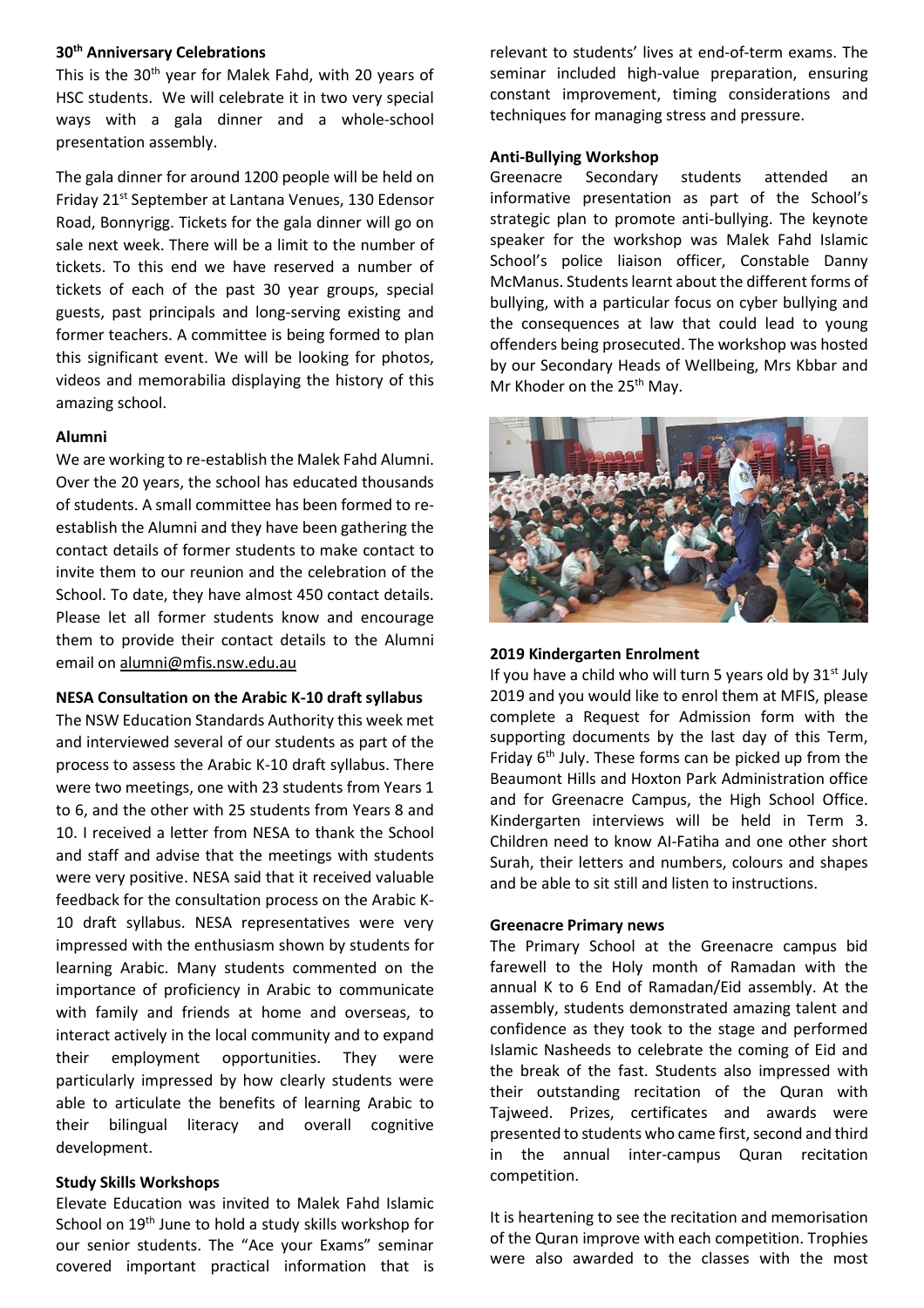outstanding Ramadan decorations that best captured the theme and spirit of Ramadan. The assembly ended with the much anticipated Takbir Ul Eid lead by Sheikh Fawaz.



### **Road safety at Greenacre**

We ask all parents to be patient and to not rush when dropping and picking up their children in the mornings and afternoons. I am concerned with student movement when leaving the school grounds. In their excitement to leave for home, some students are walking on the road and running across Waterloo Road. This is not a safe practice. We have spoken to all students about safe road rules. I ask parents to support the School in this matter.

We also request parents to practise safe driving and parking near or at the school. The beginning and end of the school day are busy times for pedestrians and vehicles outside the school. This is why you need to take extra care in the 40km/h school zones.

- Park safely and legally, even if it means walking further to the school gate. Parking signs are planned with children's safety in mind.
- Slow down to 40km/h in the school zone and be aware of crossings.
- Always park and turn legally around the school.
- Never double park because it puts children at risk.
- Manoeuvres such as U-turns and three-point turns are dangerous.
- Never park in a bus zone or in the school bus bay.
- Make sure your children use the Safety Door (rear footpath side door) to get in and out of the car.
- At a supervised crossing, observe the directions of the school crossing supervisor.
- Model safe and considerate behaviour for your child as they will learn from you.

Remember to always give way to pedestrians, particularly when entering and leaving driveways. Do not park across the School driveway or the entrance to the school carpark. It's always a good idea to use the drop-off and pick-up area. This will help keep all children as safe as possible during the busiest times of the school day.

Attached are the penalties issued by the NSW Police for endangering children in school zones. This was recently received by the School with a request to forward it to all our parents.

Yours sincerely

**Mr Bruce Rixon**  Principal